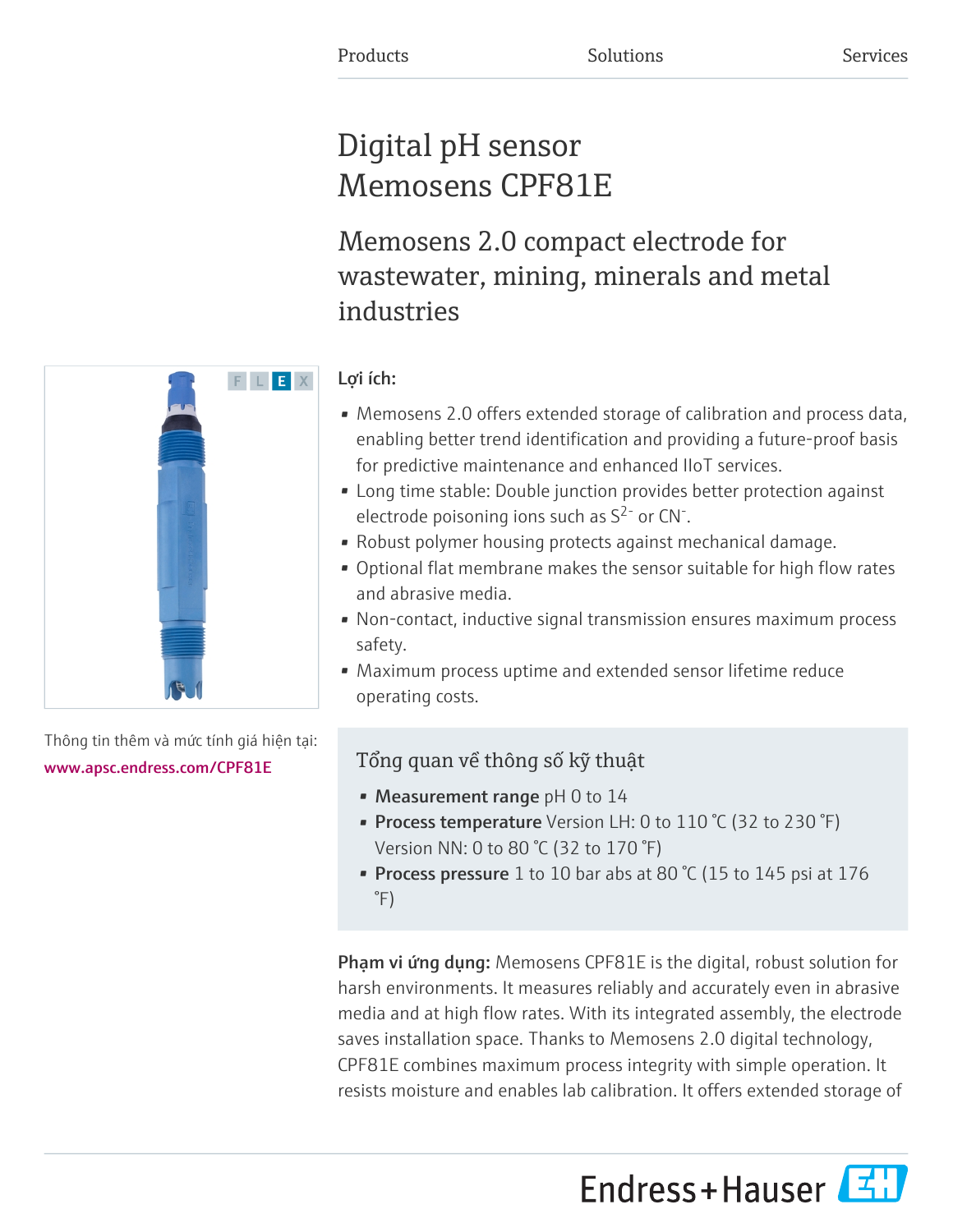calibration and process data providing the perfect basis for predictive maintenance.

# Tín năng và thông số kỹ thuật

# pH Measuring principle

Potentiometric

#### Application

Flotation, leaching, neutralization, outlet monitoring

# Characteristic

Resistent against electrolyte poisoning and dirt repellent gel-electrode including process connection NPT 3/4"

#### Measurement range

pH 0 to 14

#### Measuring principle

Gel-compact electrode with double chamber reference system, kalium nitrate bridge electrolyte and PTFE-diaphragm

#### Design

Compact electrode in PPS housing with NPT 3/4" process connection

#### **Material**

Housing: PPS pH electrode: lead-free membrane glass Double chamber reference system: KNO3 and KCl/AgCl

# Dimension

Diameter: 22 mm (0.87 inch) Length (protcetion guard, long shaft): 150 mm (5.91 inch) Length (flat membrane): 140 mm (5.51 inch)

# Process temperature

Version LH: 0 to 110 °C (32 to 230 °F) Version NN: 0 to 80 °C (32 to 170 °F)